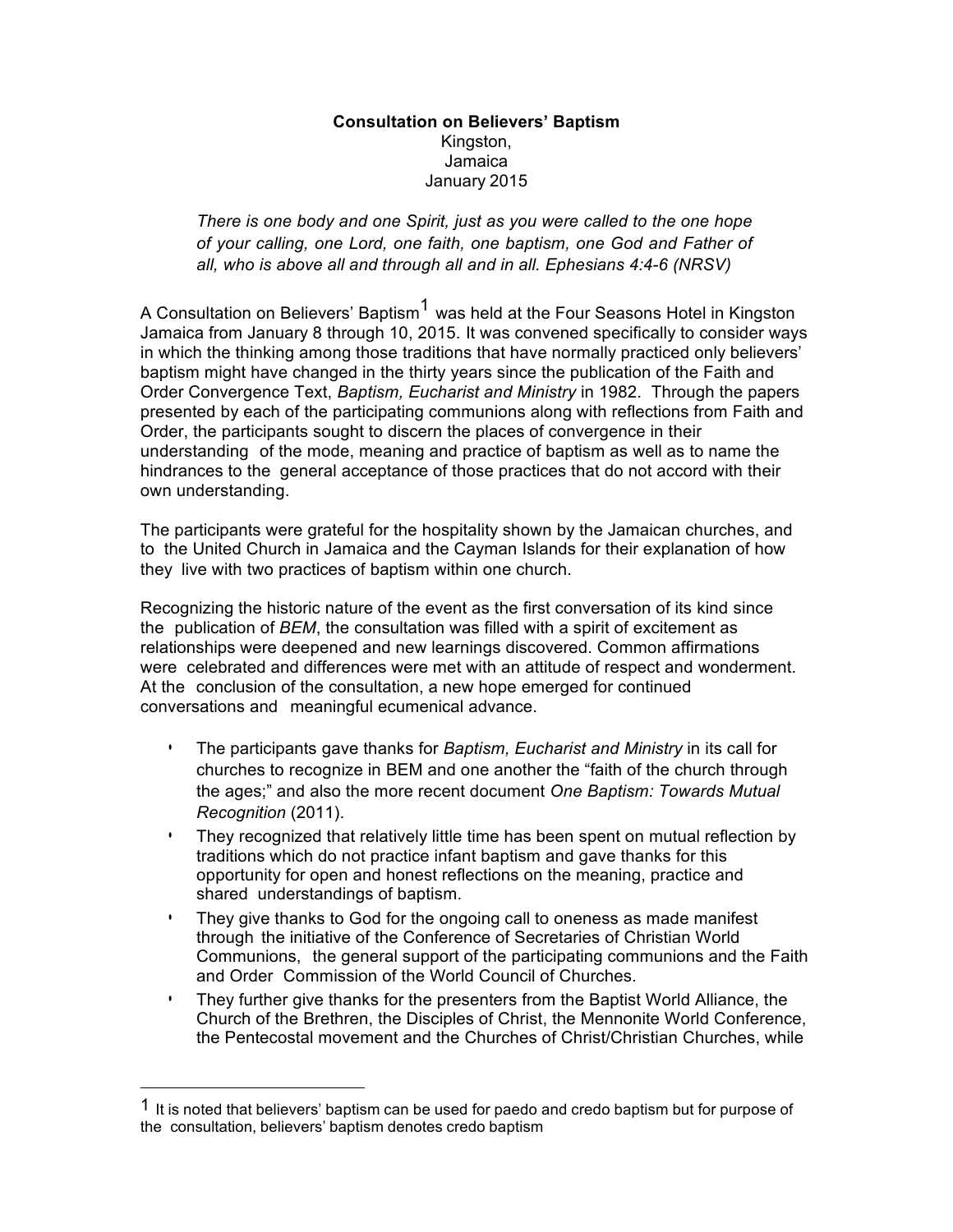regretting the absence of the African Instituted Churches and their unique ecclesiological and cultural perspective.

- They give thanks for the spirit of listening and the mutual respect demonstrated by the participants and guests in the consultation.
- They give thanks to God for continuing to reveal God's mission and purpose through these conversations.

Having engaged in the process of discernment together they make the following affirmations:

- We continue to affirm with *BEM* that believers' baptism is the most clearly attested pattern for baptism in the New Testament.
- We acknowledge the growing acceptance, among some of our traditions, within the process of Christian initiation of a place for infant baptism.
- We recognize the challenge to believer-baptist churches to find ways of affirming the importance of children in the life of the church.
- We affirm the diversity of the meaning and mode that exists between and even within traditions who are practitioners of believers' baptism.
- We affirm the importance of acknowledging that baptism is into Christ and his body, the Church, as well as into a particular congregation and church tradition.

As there was great enthusiasm with those places of agreement so there was great interest in naming those areas that require further exploration. The participants noted various areas, which gave them new insights:

- The potential for new understanding of the image of the Christian life as a journey which includes initiation, participation in the Lord's Supper, the development of the fruits of the Spirit, and meeting with Christ at the end of time.
- The change that takes place when we understand the Holy Spirit as the source of our diversity as well as our unity.
- The need to give expression to the fact of our unity in Christ now alongside the reflection of this in the unity of the Church.

We invite the traditions from which we come to continue to explore the following questions:

- Is there dynamic equivalence between the journey from infant baptism to confirmation and from infant dedication/presentation to baptism of believers? And, if the primary purpose is to create disciples, does the order of the process matter?
- Can there be a thorough exploration of the ways in which ministers and others in local churches have to achieve a balance between fundamental theological insights and practical pastoral circumstances? Can there be a deeper appreciation of the wide variety of circumstances in which persons seek some kind of reaffirmation of commitments that may have been made by their parents?